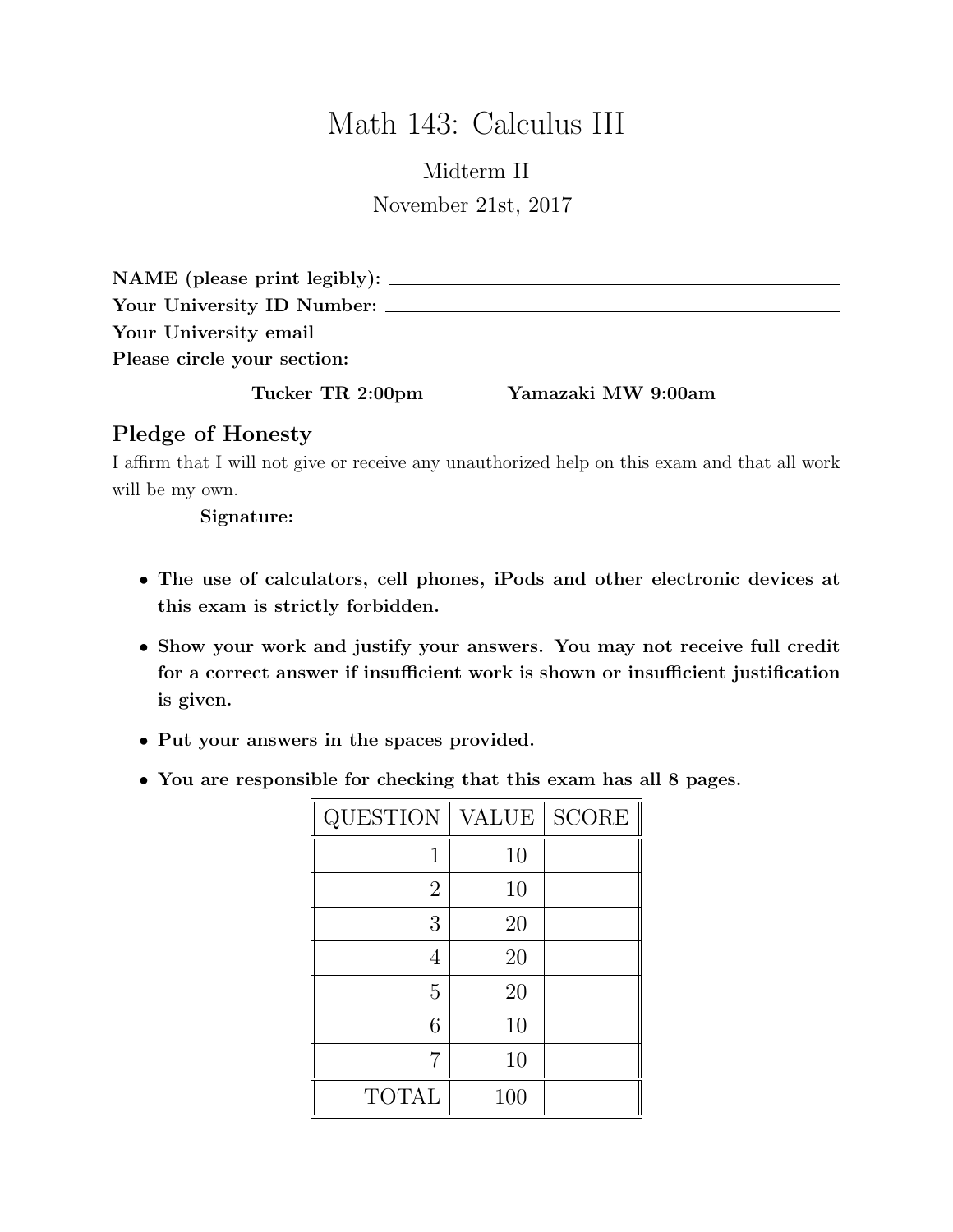1. (10 points) Determine whether the following series converges absolutely, converges only conditionally, or diverges. Name any test you use.

$$
\sum_{n=1}^{\infty} \frac{2n \cos(n)}{n^3 + 7}
$$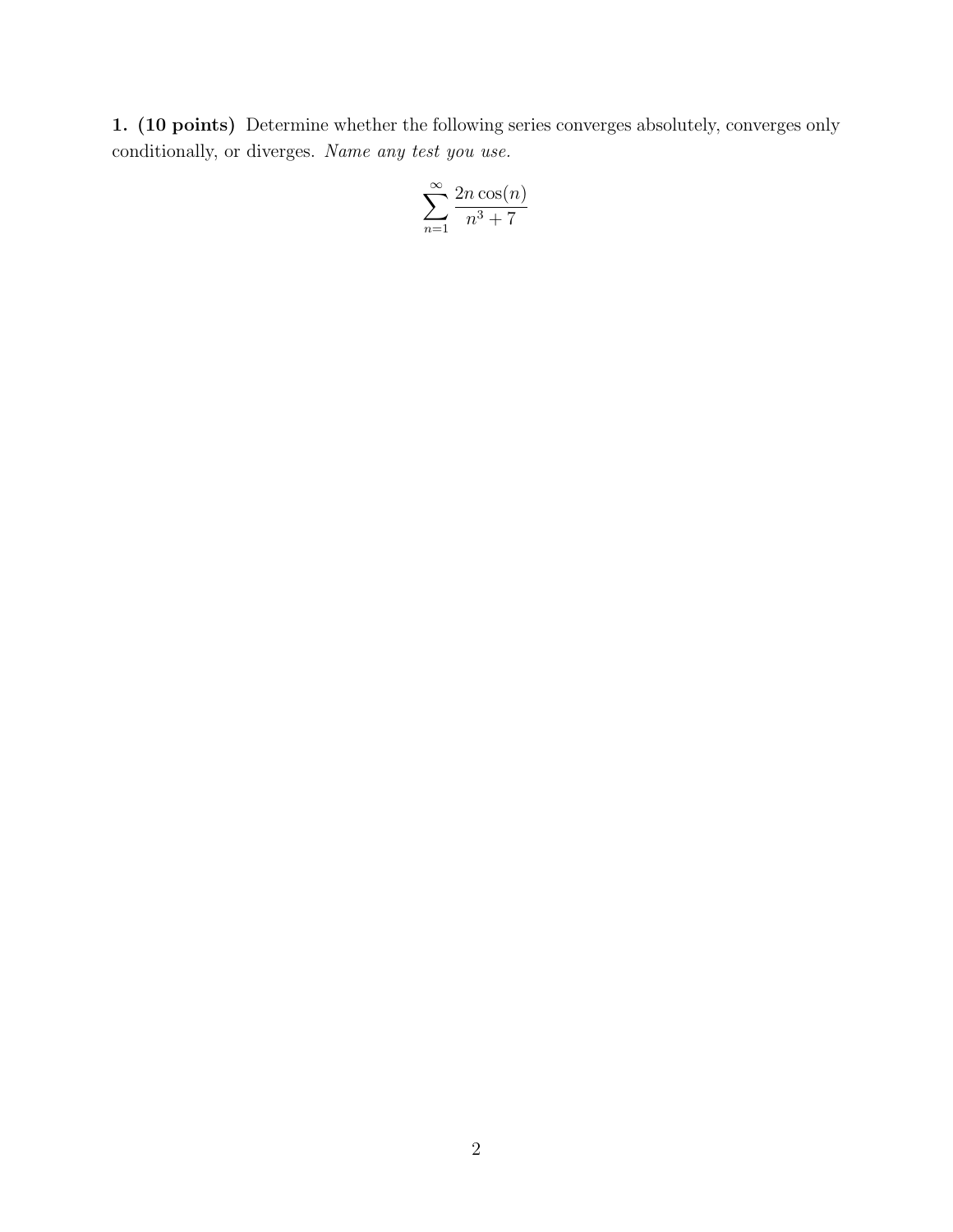2. (10 points) Determine whether the following series converges absolutely, converges only conditionally, or diverges. Name any test you use.

$$
\sum_{n=1}^{\infty} \frac{(-1)^n \sqrt{n}}{n+10}
$$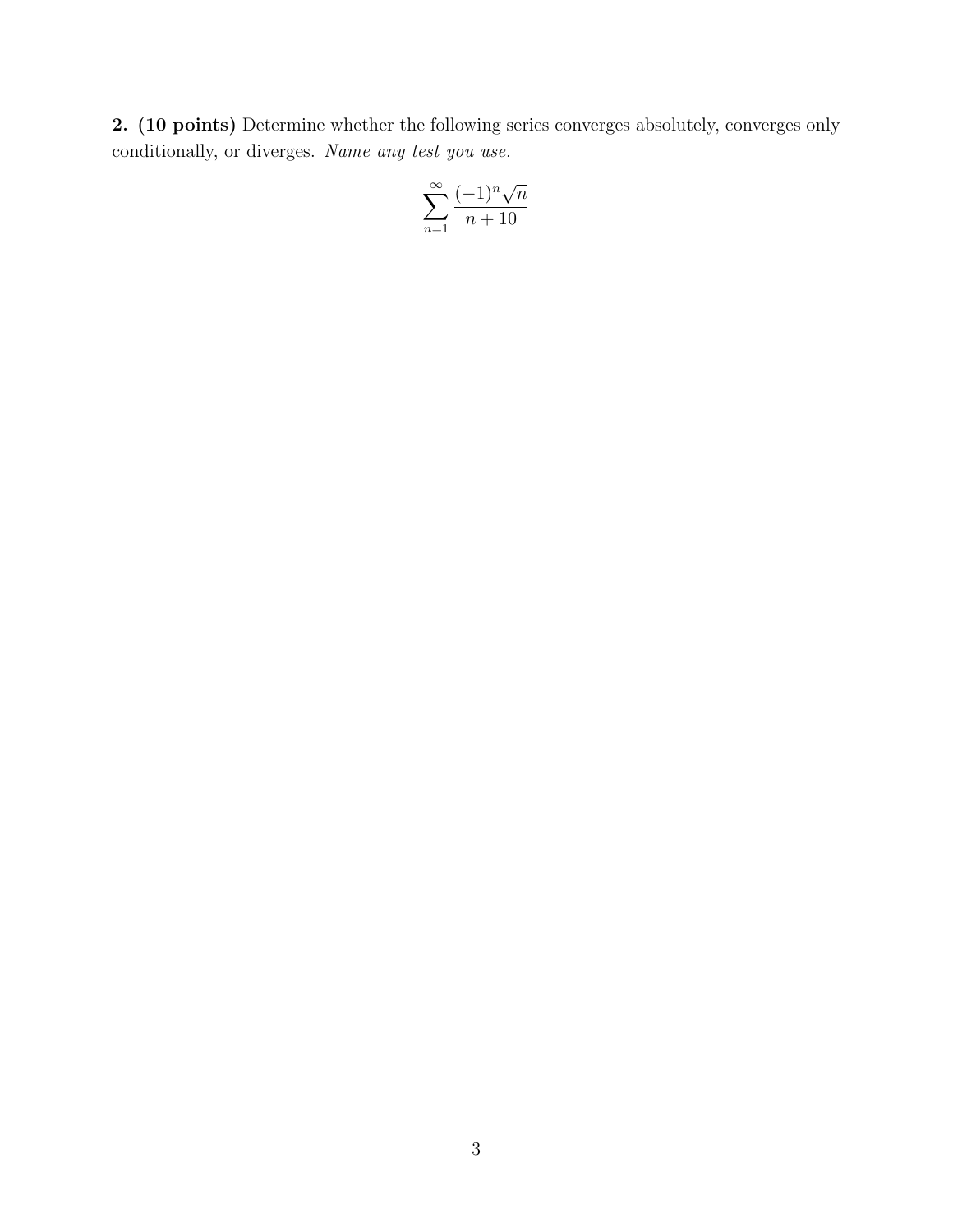3. (20 points) Find the radius and interval of convergence of the power series

$$
\sum_{n=1}^{\infty} \frac{(-3)^n (x+1)^n}{2^n \sqrt{n}}.
$$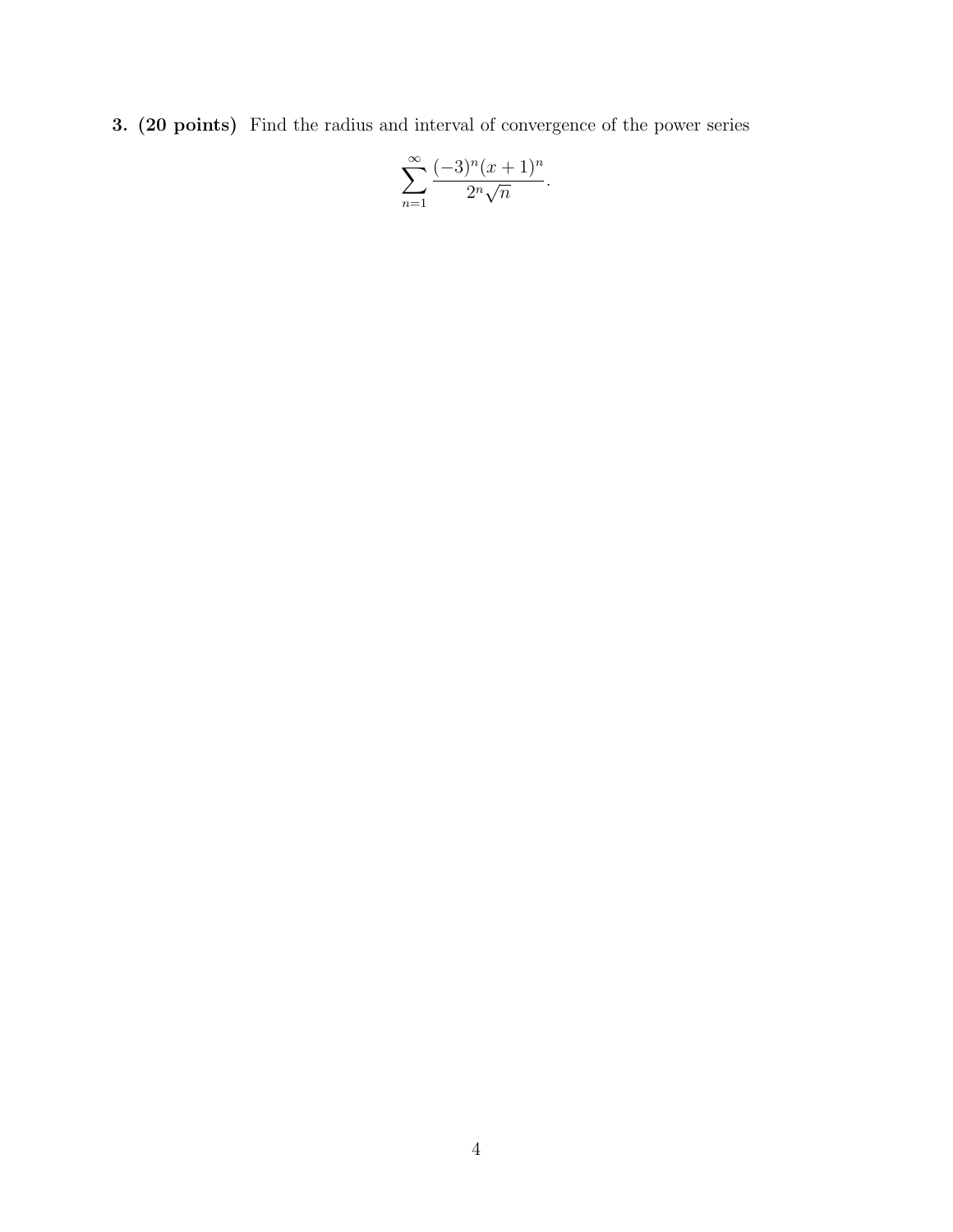- 4. (20 points) Consider the function  $f(x) = e^{-x}$ .
- (a) Find a power series expansion of  $f(x)$  about  $x = -4$ . Write out the first three nonzero terms, and express the series in sigma notation.

(b) Use the ratio test to find the radius and interval of convergence of the series you found in (a). No credit will be given for solutions not using the ratio test.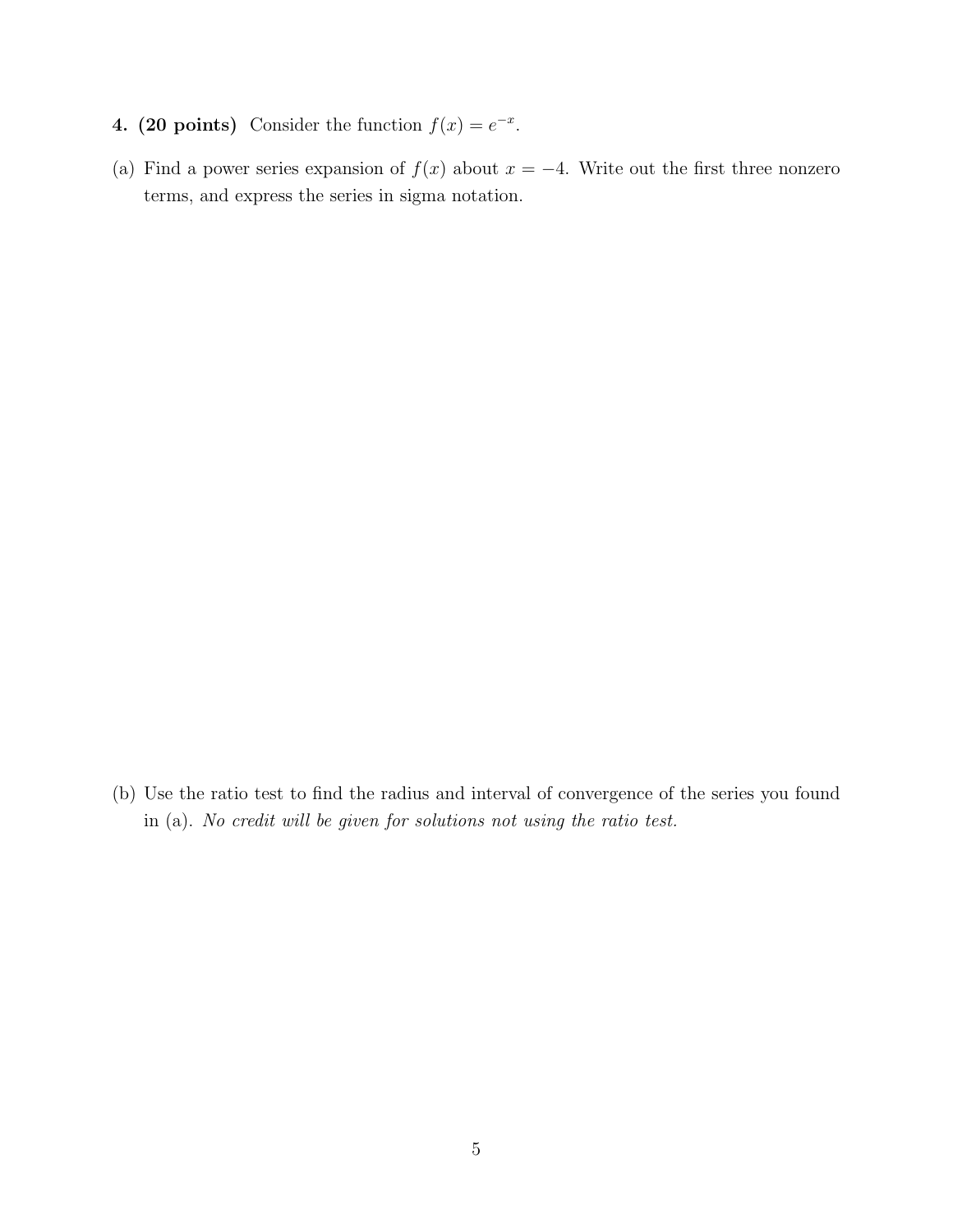## 5. (20 points)

(a) Find the Maclaurin series expansion of the function

$$
f(x) = \frac{x^2 - \sin(x^2)}{x^6}.
$$

Write out the first four nonzero terms, and express the series in sigma notation.

- (b) What is the value of  $f^{(12)}(0)$ ?
- (c) What is the value of  $f^{(11)}(0)$ ?
- (d) What is the value of  $\lim_{x\to 0} f(x)$ ?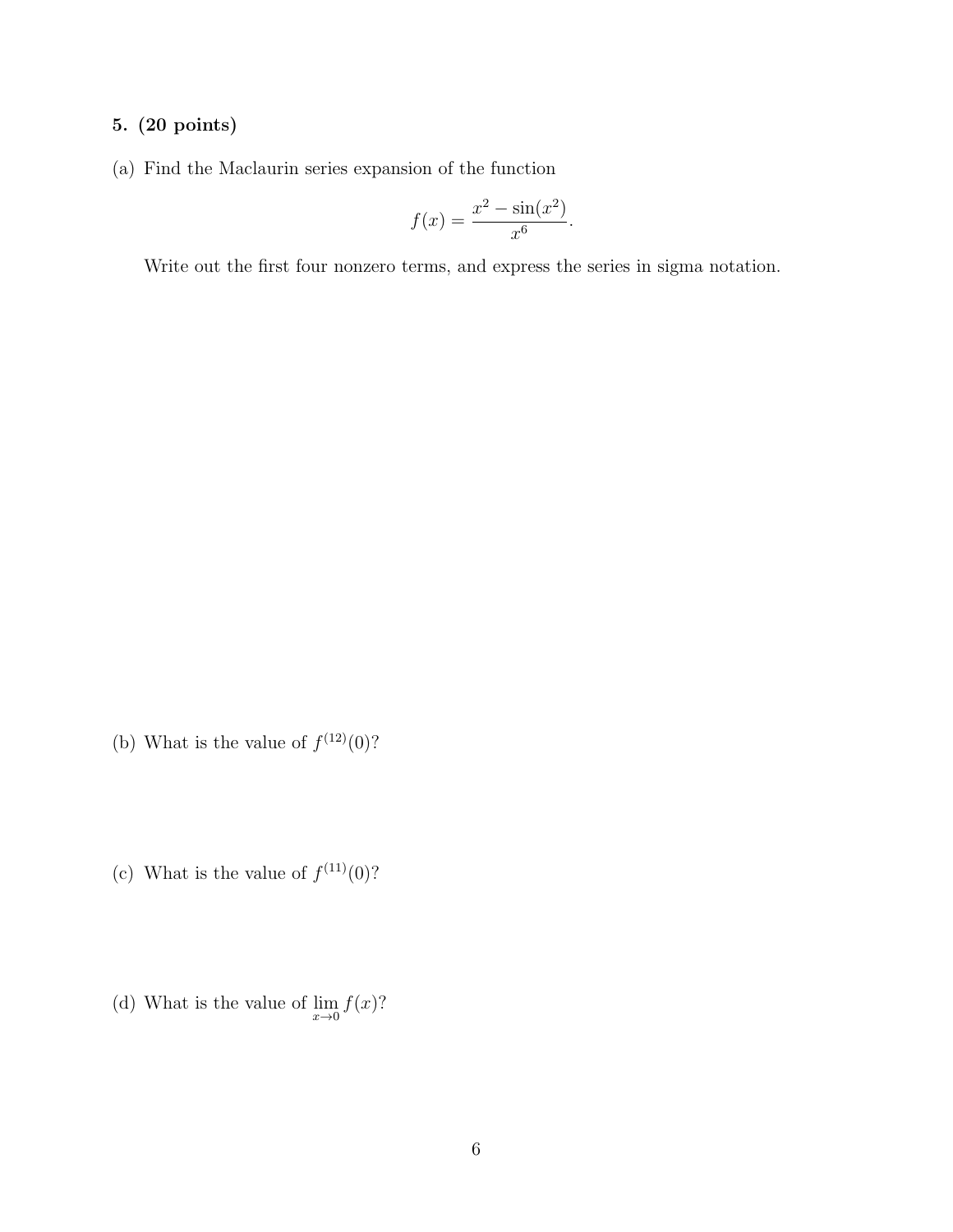6. (10 points) Write out the first two terms and then find the sum of each of the following convergent series. You do not need to show the series are convergent. Your table of Maclaurin series expansions might be helpful.

(a) 
$$
\sum_{n=1}^{\infty} \frac{(-1)^{n-1}}{n(-3)^n} =
$$

(b) 
$$
\sum_{n=0}^{\infty} \frac{4^n}{(-5)^n n!} =
$$

(c) 
$$
\sum_{n=0}^{\infty} \frac{3(-1)^{n-1}}{(2n+1)2^{2n+1}} =
$$